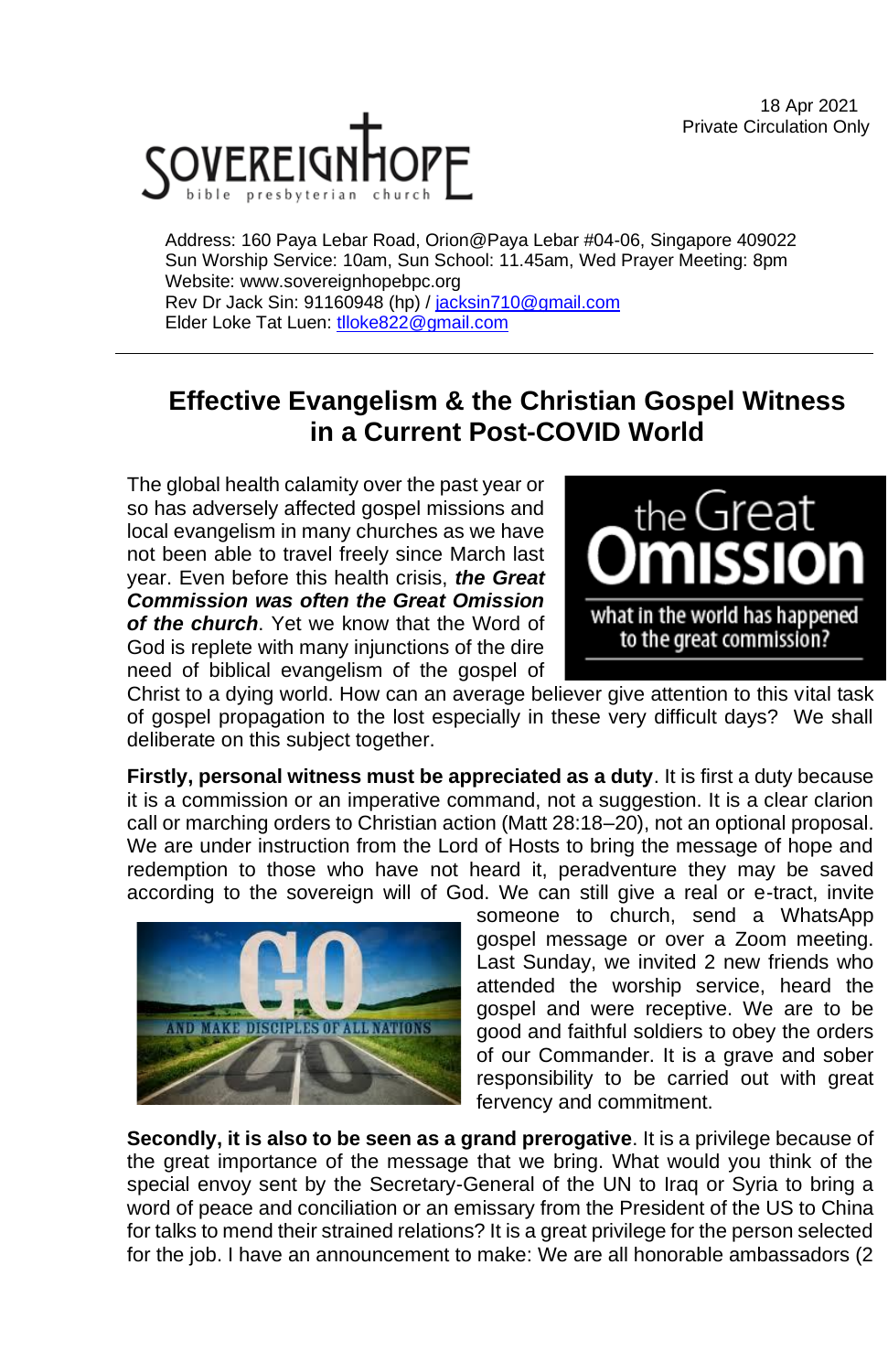Cor 5:20) including the children sent on a heavenly mandate to proclaim a glorious message of eternal life through Jesus Christ our Lord (Mark 5:19). But there is one complication. Sadly, most of these earthly ambassadors for Christ may not be doing their job very well. We fail to comprehend the immensity and gravity of the task committed to us. One day, we have to report and account for our actions at the Judgment Seat of Christ (2 Cor 5:10; Rom 14:12). Let us be responsible and carry out our tasks honorably.



#### **Thirdly, gospel witness is a matter of readiness**

**and heart preparation**. The Apostle Peter puts it this way in 1 Peter 3:15, *"But sanctify the Lord God in your hearts: and be ready always to give an answer to every man that asketh you a reason of the hope that is in you with meekness and fear."* We



are called always to be ready to give an answer (*apologia*), a defence of the hope that is in us. That requires preparation and alertness. That behooves us to be watchful for opportunities of witness and gospel sharing in our office, camp, school, home and even in public places when asked upon. One morning while we were exercising, I gave a gospel tract and a Gideon New Testament bible to a foreign worker in the vicinity and he started reading it. You never

know the regenerating work of the Holy Spirit as the Lord wills. We are to be on 24 hour alert on all the time. We never know when opportunity knocks. So be ready all the time to answer the call of duty and witness for Christ.

#### **Fourthly, sharing the gospel is a matter of patient perseverance and prayer**.

Sometimes, we get easily discouraged when some people are not interested and we decided to stop the work of the gospel as though conversion has to be instantaneous and is dependent on our efforts. Know that God is sovereign in election and we need to pray, to persevere and to wait upon the Lord. Many waited for years to see the conversion of their friends and parents in God's own will and time. The author experienced prayerful waiting for more than 20 years before his parents came to saving faith in Christ in 2005 and were baptized. It took many years of prayer and outreach before his grandfather (who came from China) accepted Christ as his personal Lord and



Saviour at the age of 81 and was subsequently baptised. Heed Ps 27:4, *"One thing*  have I desired of the Lord, that will I seek after; that I may dwell in the house of the *Lord all the days of my life, to behold the beauty of the Lord, and to inquire in his temple."*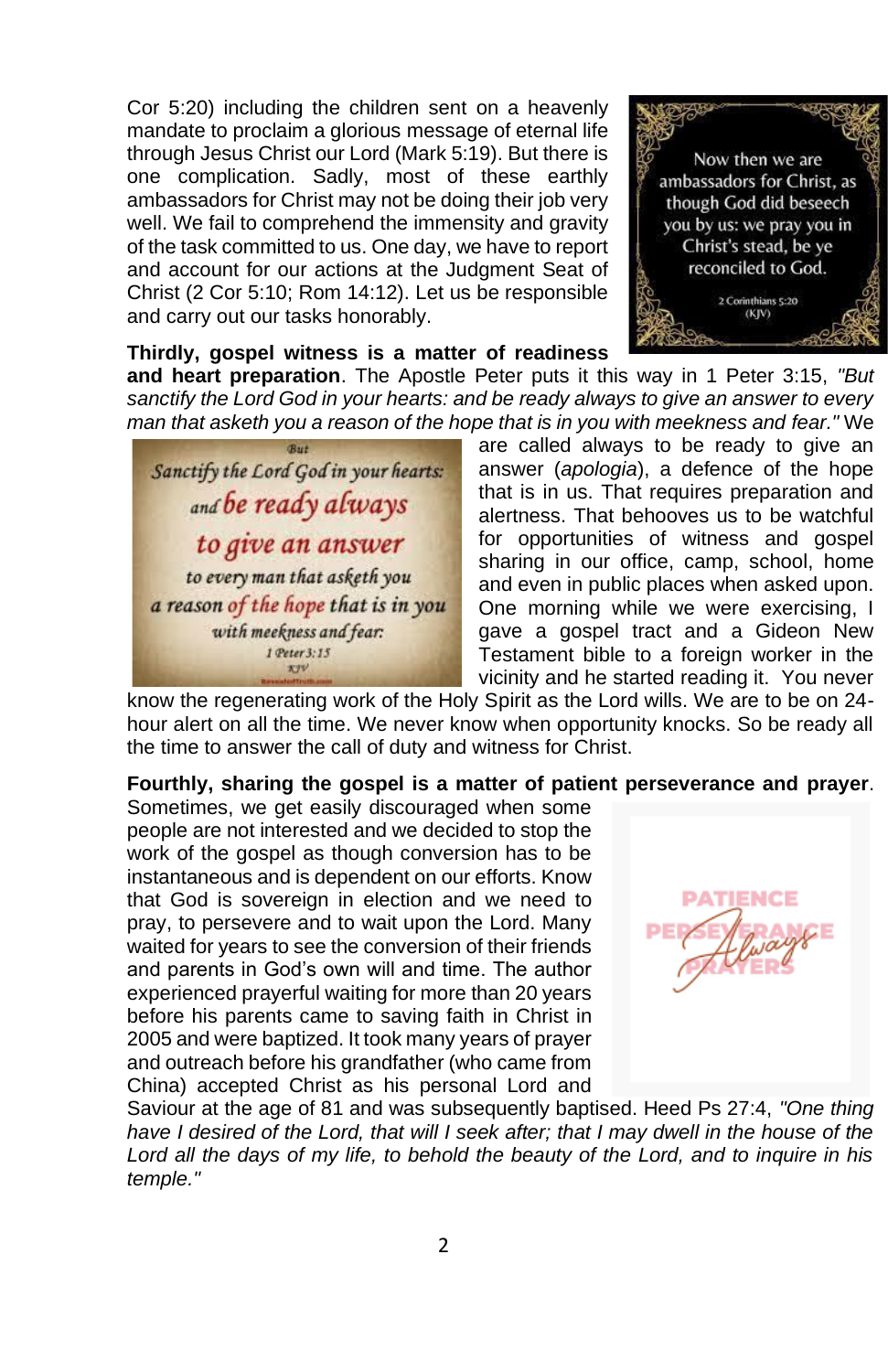**Fifthly, sharing the gospel is also a matter of boldness and courage**. We are often afraid to share for fear of embarrassment, rejection and repercussions. We are often afraid of what people will think of us. But God has not given us a spirit of fear

but a sound mind. (2Tim 1:7) The author has given gospel tracts to pump attendants when there is an opportunity and even shared the gospel as the Lord allowed. One of them came to our Chinese service some years back and accepted Christ as his Saviour and Lord was baptized. Consider the good example of the Apostles Peter and John in Acts 4:20, *"For we cannot but speak the things which we have seen and heard."* We need a dauntless spirit, not a spirit of fear or timidity (2 Tim 1:7); but a valiant spirit to stand up and speak the truth in love and meekness. Pray for that holy boldness for the sake of the gospel in these last days.



#### **Conclusion**

Let us end with this poser. If a doctor or researcher has found a panacea for COVID19 or even a cure for end stage cancer (which is a top killer in Singapore) and he/she conceals it, how would you describe him? Cruel, selfish, inhumane—those would be appropriate adjectives. Wait a minute! What about us who knows the only cure for the remedy of sin which is the everlasting gospel. Are we any better than this doctor? *Do you have a Burden for the Lost or have you Lost that Burden*? Let us pray for and be ready for an opportune time to share the message of everlasting hope and dare to hand out the tract as the Lord moves. You never know what the Lord will do and who will read it. Let us do it before it is too late for the Lord is coming soon and some may be taken out of this world.



Jack Sin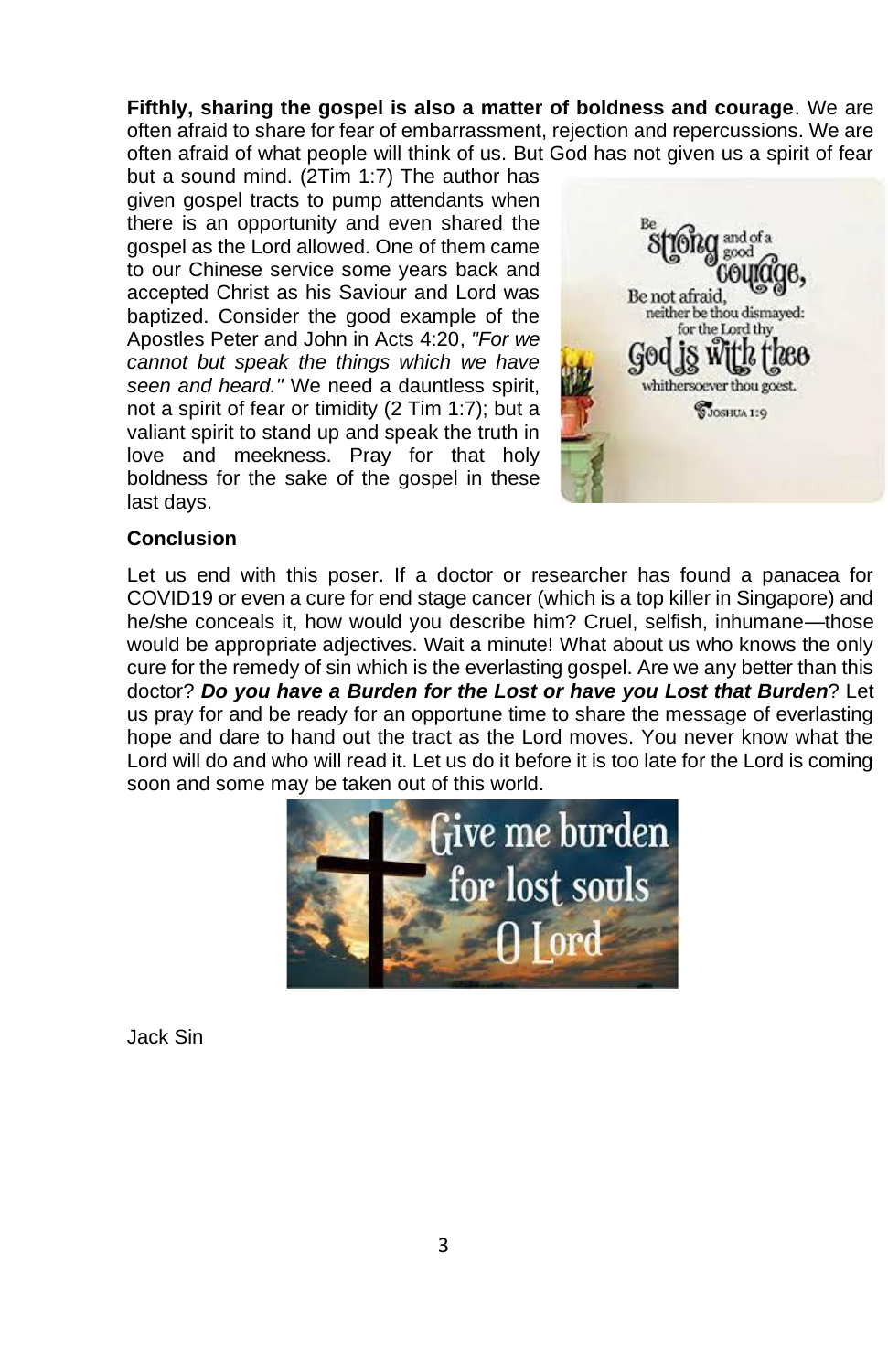# *Sovereign Hope BPC Chinese Ministry 1 st Thanksgiving Anniversary*

Last year during the circuit breaker in April 2020, we had the burden and were convicted to start a Sunday evening Zoom Chinese Fellowship to minister God's Word to Chinese brethren who could not go to church for worship. There were 6 of us, namely Jian Lian, Tang Shuai, Chen Xia, Ti Ying and Angie and I who commenced the first meeting on 19 April. We met at 7pm to worship the Lord with hymns, prayed and shared the Word of God prayer for about an hour. In due time, more brethren from SHBPC and country X joined and we had more structured fellowship meetings. At times, we had invited speakers to share the Word of God and subsequently included a series of church history lessons too.

By the higher hand of God, this ministry has grown to 16 brethren today from 5 countries: Country X, Hong Kong, Malaysia, Myanmar and Singapore.



Below are personal sharing and thanksgiving from some who have attended the meetings over the past one year.

*~~~~~~~~~~~~~~~*

#### *By Bro Paul Kong, Singapore*

Times passes quickly like a white pony's shadow across a crevice… How time flies! Looking back to a year ago, when a city-wide circuit breaker was declared due to Coronavirus, churches were unable to have physical meetings. With the popular use of modern technology and social media, many churches adopted the online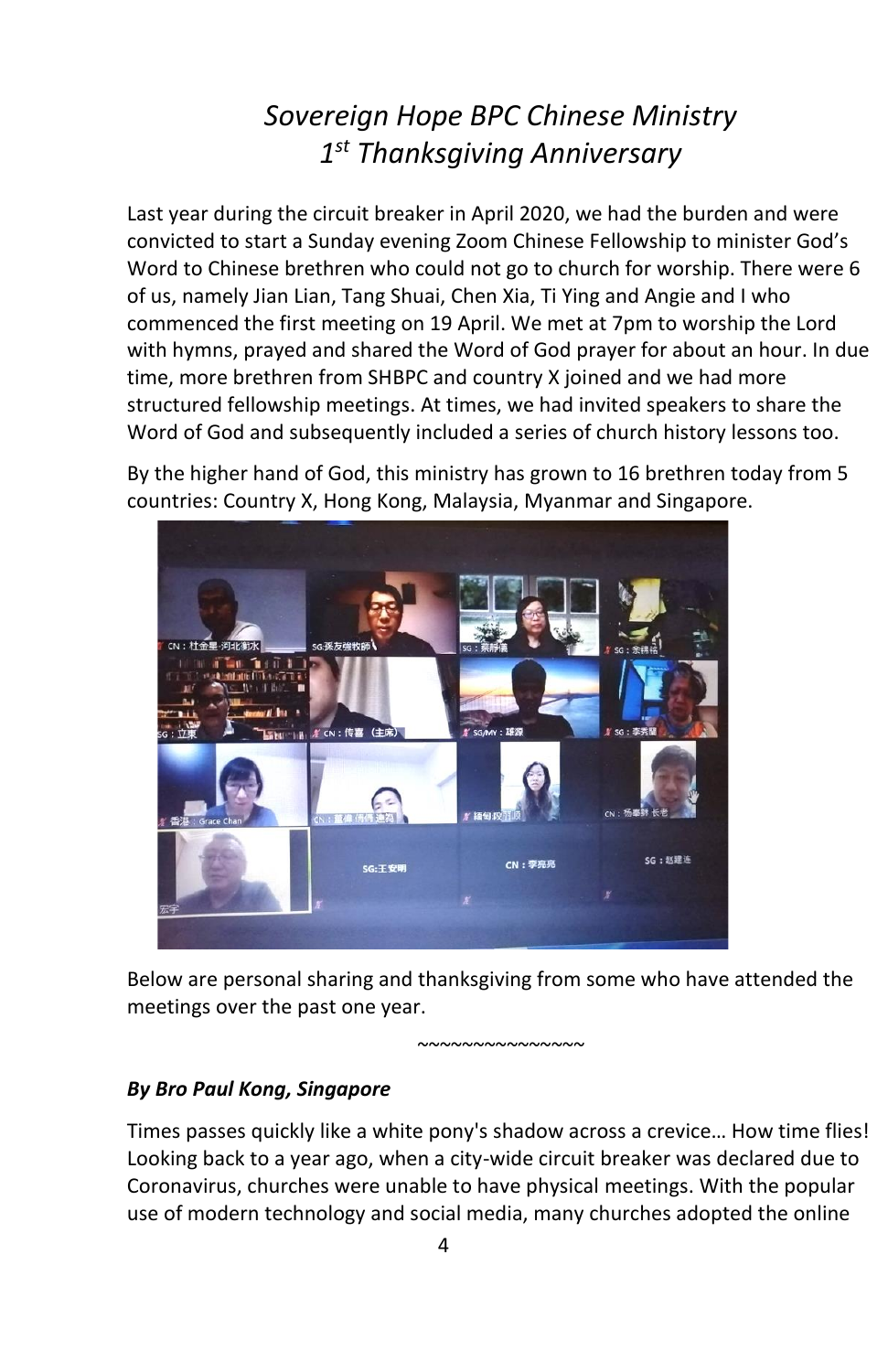video approach to gather believers on a virtual platform for worship. This is a necessary way to prevent the congregation from becoming indolent and alienated from the Lord who redeems and preserves us.

In response to this, Pastor Jack Sin decided to start the Online Mandarin Fellowship, which has been in existence for exactly one year now! At that time, I was very excited to hear about the establishment of this online Chinese fellowship and my heart was filled with gratitude, thinking that the current health crisis could be turned into a good time for God's sake! For as the heavens are higher than the earth, so are His ways higher than our ways, and His thoughts than our thoughts (Isa 55:9).

Our plans and strategies, I believe,



have the good pleasure of God (Mt. 11:26; Rom. 8:28; 1 Cor. 10:24). We never imagined that we would be able to have members of the Lord from all over the corners of the world, from east to west, from north to south, in different regions, but at the same time, singing together with joy and sharing together in spiritual fellowship (Phil. 2:1). I have had the opportunity to lead meetings and sing hymns in the online fellowship, and through the sharing of messages by Pastor Jack, Pastor Dong, Pastor Li, and Pastor Tian Min, and later a series of video lessons on church history by Pastor Su Wen Feng, and the casual conversations and exchanges of people after the meetings, we have all been edified and benefited! We look forward to more people participating in this online Chinese fellowship hosted by the English-speaking Sovereignty Hope Church in the future!

"*Now therefore, our God, we thank thee, and praise thy glorious name*." (1 Chr 29:13)

*~~~~~~~~~~~~~~~*

### *By Du Jinxing, Country X*

I thank God for the  $1<sup>st</sup>$  anniversary of the night worship service of SHBPC as I recall with full of gratitude to God. Thank God for giving us this Zoom platform that we can use the Internet to bring our brothers and sisters from different countries and from all over the world who trust in the Lord Jesus together to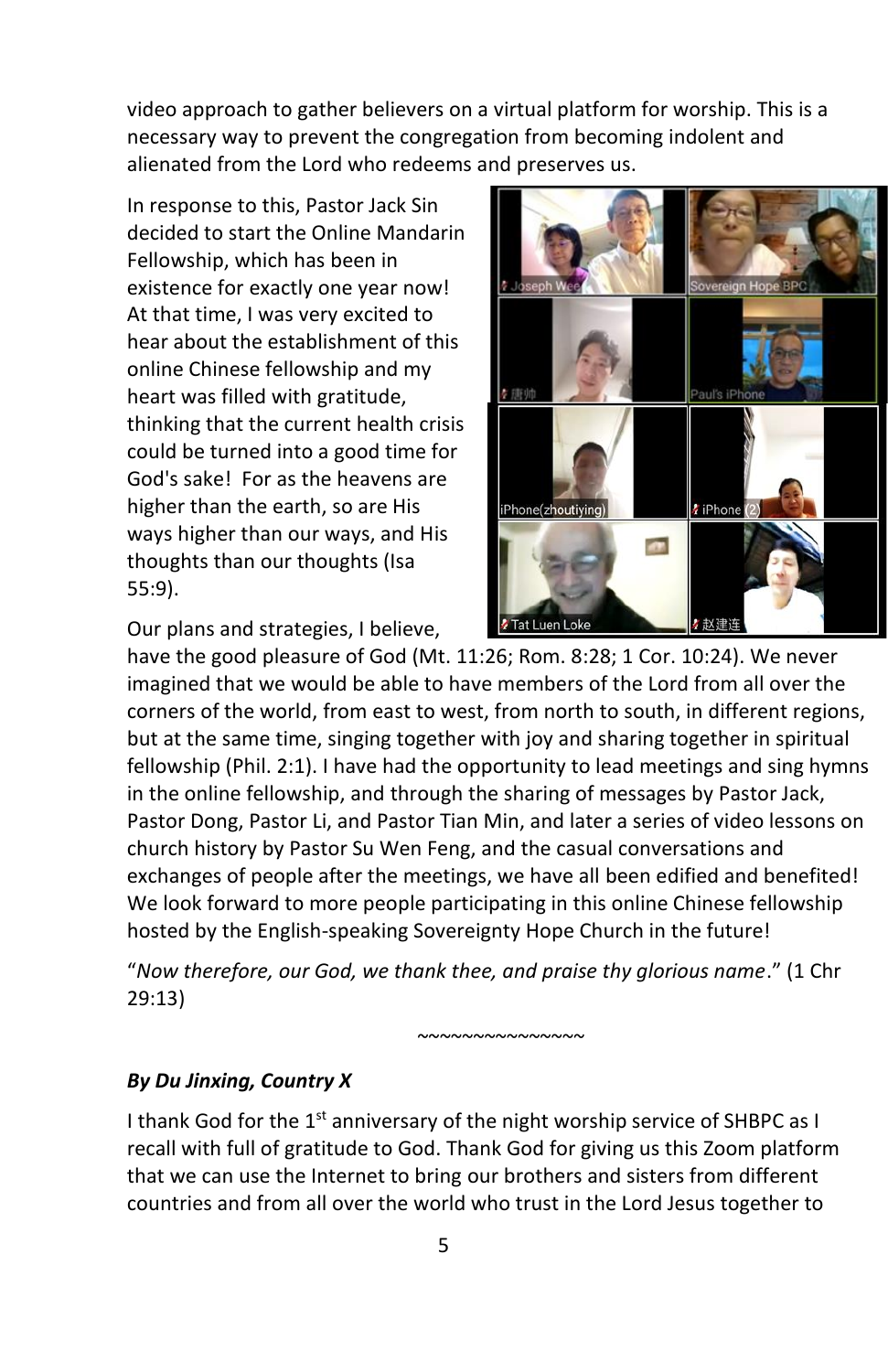worship the only true God. Jesus, the holy and righteous one became incarnate for us, washed all our sins by His crucifixion and shed blood and sacrifice, buried and resurrected three days later, and ascended to heaven and is now seated at the right Hand of the Almighty Father. He will come again to judge mankind in the future, We thank Jesus for His great love for choosing us and He being the mediator between us and God. We are honored to be the children of God by faith in Christ.

Through the loving and orderly arrangement of Sis Angie, we have lessons on Church and Reformation history where I learned that the doctrines of Catholicism and Christianity are different. I am able to better understand the teachings of the Bible. John Calvin taught the teaching of justification by faith in the Reformed Church. The Reformed teachings play a very important role for me.

Thank God for giving us brothers and sisters and I look forward to the precious time of learning through Zoom. It is with grateful hearts to the Holy Spirit for giving us wisdom. May God continue to teach us godly wisdom and God's truth

through His faithful servant, Pastor Jack. May He grant us hearts that will never abandon the great love for God. Let us trust in the Lord and move ahead! Amen!

### *By Bro Yue Kam Weng, Singapore*

*~~~~~~~~~~~~~~~*

Dear brothers and sisters in the Lord,

Firstly, I would like to quote Psalm 121:7, "*The LORD shall preserve thee from all evil: he shall preserve thy soul*."

Thank God for the sharing of the

1. 我们怎样才能在敬畏神和远避邪 恶之中成长? w can we grow in the tear of God and avoid evil?

2. 我们应该如何鼓励那些正在受苦的 人。即使他或她与神亲密同行? How should we encourage someone who is suffering even<br>though he or she is walking close to God?

Lord's message and the receiving of God's Word with brothers and sisters in the Lord at the Zoom meetings every Sunday evening during this period of interruption.

I remember that my first online fellowship was on 10 May 2020, and the theme was: Spiritual Wisdom. The Bible text preached was from 1 Cor 2:6-16. The speaker reminded us that Paul taught the Corinthian church to differentiate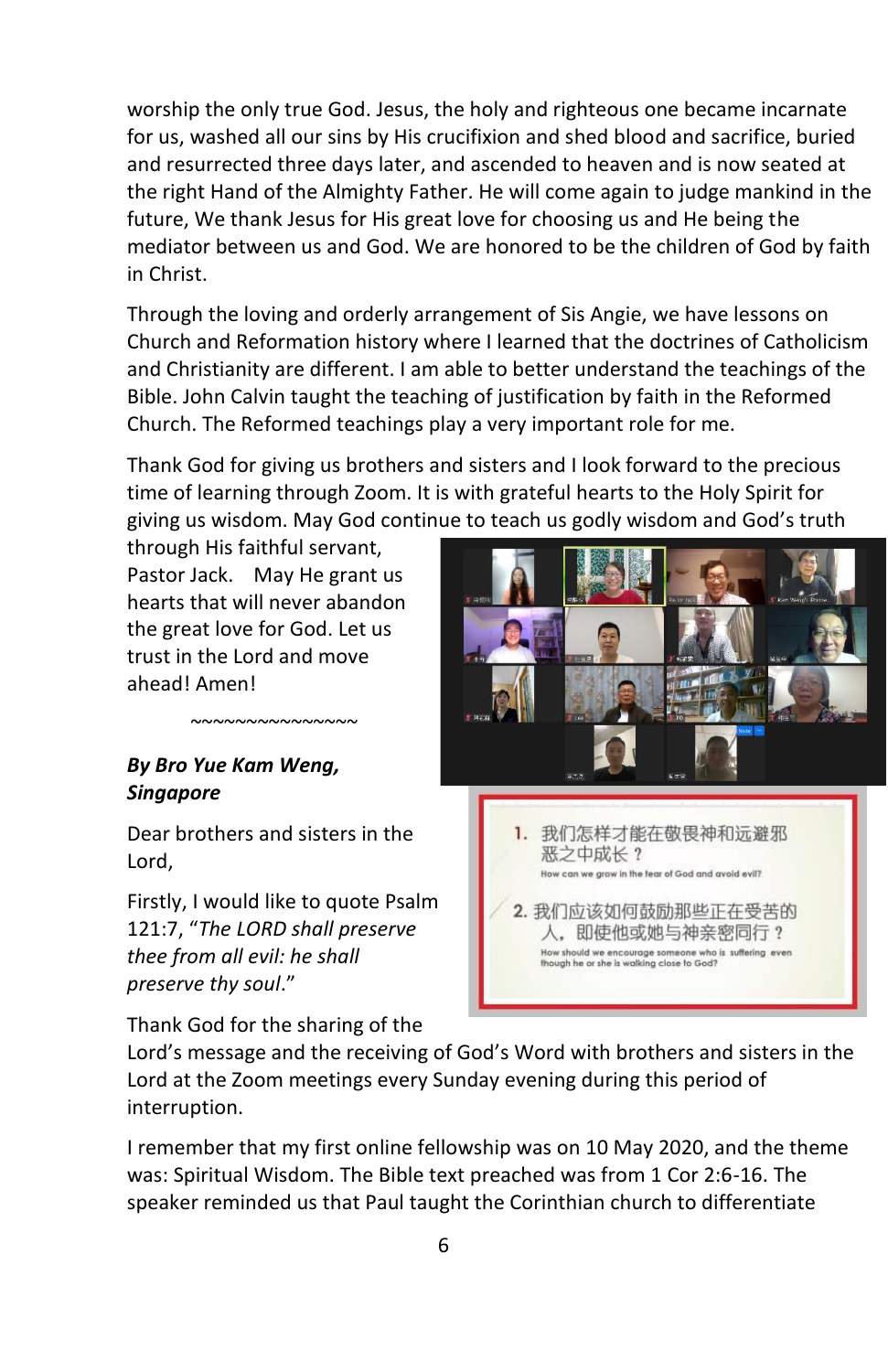between spiritual wisdom and secular wisdom. No matter how much knowledge, learning, and wisdom a person has, without the Holy Spirit, he will not be able to unlock the mysteries of the kingdom of heaven. The brothers and sisters in the Lord who participated in the online service were: (1) Sis Poh Wee (2) Brother Jian Lian (3) Sister Han Kin Kheng (4) Sister Tai Yin (5) Brother Tang Shuai (6) Joseph (7) Rachel (8) Brother Paul Kong, the host of the fellowship (9) Pastor Jack Sin (10) Angie (11) Kam Weng (myself).

Thank God that during this time of the coronavirus epidemic (a bad thing), the Lord has formed this gathering of Chinese brethren for His glory through Pastor Jack and his wife, Angie. It has allowed me to grow in spiritual wisdom and able to understand both good or bad things through this weekly online fellowship with the brothers and sisters in the Lord from all over the world. I look forward to the fellowship on every Sunday evening, listening to and sharing and receiving the teaching of the Lord's Word. Amen.

*~~~~~~~~~~~~~~~*

*Mark this date "1 May 2021" in your calendar! Come & Join Us! Register with Dn Yue Kay at 9745 0311 by 22 Apr 2021.*